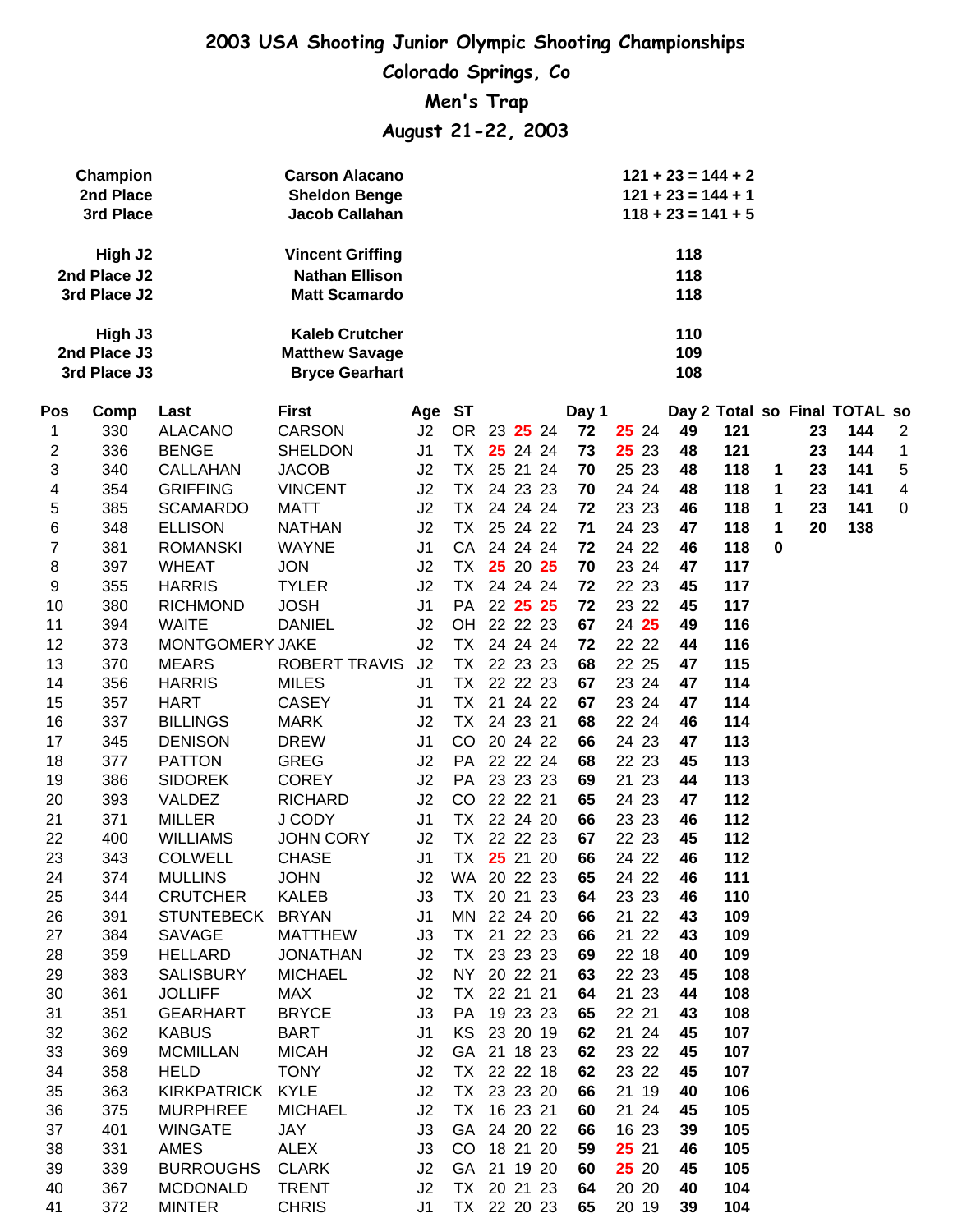| 42 | 396 | WELSH           | <b>RYAN</b>      | J1 | CO        | 15 22 22         | 59 | 22 22     | 44 | 103 |
|----|-----|-----------------|------------------|----|-----------|------------------|----|-----------|----|-----|
| 43 | 350 | <b>GASKINS</b>  | <b>LOGAN</b>     | J3 | тх        | 18 23 21         | 62 | 19<br>22  | 41 | 103 |
| 44 | 376 | <b>PARSONS</b>  | <b>NATHANIEL</b> | J1 | MD        | 21<br>-21<br>-18 | 60 | 19 23     | 42 | 102 |
| 45 | 342 | <b>COLLINS</b>  | <b>CODY</b>      | J2 | ТX        | 20<br>21<br>-18  | 59 | 23 20     | 43 | 102 |
| 46 | 347 | <b>DREXLER</b>  | <b>MATT</b>      | J1 | <b>MO</b> | 19<br>20 25      | 64 | 18 20     | 38 | 102 |
| 47 | 353 | GRAY            | <b>REX</b>       | J2 | <b>KS</b> | 19 18 20         | 57 | 22 21     | 43 | 100 |
| 48 | 366 | <b>LINETTY</b>  | <b>JOHN ADAM</b> | J1 | <b>PA</b> | 18 19 21         | 58 | 22 20     | 42 | 100 |
| 49 | 389 | <b>SMILEY</b>   | <b>CALVIN</b>    | J2 | ТX        | 21 20 20         | 61 | 19<br>-20 | 39 | 100 |
| 50 | 338 | <b>BOLCH</b>    | <b>BEAU</b>      | J2 | CO.       | 23 22 15         | 60 | 22 18     | 40 | 100 |
| 51 | 352 | <b>GONZALES</b> | <b>DEVIN</b>     | J3 | KS.       | 17 21 21         | 59 | 18 22     | 40 | 99  |
| 52 | 360 | HOUSE, JR.      | <b>COLTON</b>    | J1 | OK.       | 21 18 21         | 60 | 18 19     | 37 | 97  |
| 53 | 392 | <b>TILLMAN</b>  | <b>JIMMY</b>     | J2 | TX.       | 19 20 20         | 59 | 22 16     | 38 | 97  |
| 54 | 395 | WARNER          | <b>SKYLAR</b>    | J3 | CO        | 16<br>18 18      | 52 | 19<br>-23 | 42 | 94  |
| 55 | 364 | <b>KULCAK</b>   | <b>LOGAN</b>     | J2 | ТX        | 19<br>17 18      | 54 | 20 20     | 40 | 94  |
| 56 | 334 | <b>AVERY</b>    | <b>BEN</b>       | J2 | <b>KS</b> | 14 18<br>16      | 48 | 18 19     | 37 | 85  |
| 57 | 349 | <b>GARCIA</b>   | <b>BRANDON</b>   | J1 | AR.       | 13<br>17<br>17   | 47 | 12<br>18  | 30 | 77  |
|    |     |                 |                  |    |           |                  |    |           |    |     |

#### **Colorado Springs, Co**

#### **Women's Trap**

**August 21-22, 2003**

| Champion            | Mimi Wilfong         | $117 + 23 = 140$     |
|---------------------|----------------------|----------------------|
| 2nd Place           | <b>Goldie Pippin</b> | $112 + 24 = 136 + 2$ |
| 3rd Place           | Amanda Dorman        | $116 + 20 = 136 + 1$ |
| High J <sub>2</sub> | <b>Lynsey Arnold</b> | 103                  |
| 2nd Place J2        | <b>Susan Sledge</b>  | 103                  |
| 3rd Place J2        | Jenna McLean         | 97                   |
| High J3             | <b>Rachel Romine</b> | 98                   |
| 2nd Place J3        | <b>Molly Bender</b>  | 96                   |

| Pos | Comp | Last                     | <b>First</b>    | Age | SТ          |          |          |     | Day 1 |       |       |    | Day 2 Total so Final TOTAL so |    |     |          |
|-----|------|--------------------------|-----------------|-----|-------------|----------|----------|-----|-------|-------|-------|----|-------------------------------|----|-----|----------|
|     | 398  | <b>WILFONG</b>           | MIMI            | J1  | TX.         |          | 24 22 23 |     | 69    |       | 23 25 | 48 | 117                           | 23 | 140 |          |
| 2   | 378  | <b>PIPPIN</b>            | <b>GOLDIE</b>   | J1  | MO 22 25 21 |          |          |     | 68    | 23 21 |       | 44 | 112                           | 24 | 136 | -2       |
| 3   | 346  | <b>DORMAN</b>            | AMANDA          | J1  | CO.         | 21 24 24 |          |     | 69    |       | 23 24 | 47 | 116                           | 20 | 136 | 1        |
| 4   | 341  | <b>CHRISTENSON KACIE</b> |                 | J1  | TX.         | 23 22 19 |          |     | 64    |       | 22 20 | 42 | 106                           | 20 | 126 | -1       |
| 5   | 387  | <b>SIMPSON</b>           | <b>EMMA</b>     | J1  | GA.         | 19 21    |          | -22 | 62    |       | 23 19 | 42 | 104                           | 22 | 126 | $\Omega$ |
| 6   | 390  | <b>SMITH</b>             | <b>JENNIFER</b> | J1  | TX.         |          | 21 23 21 |     | 65    |       | 21 18 | 39 | 104                           | 16 | 120 |          |
|     | 333  | ARNOLD                   | <b>LYNSEY</b>   | J2  | PA.         | 22 21    |          | -18 | 61    |       | 22 20 | 42 | 103                           |    |     |          |
| 8   | 388  | <b>SLEDGE</b>            | <b>SUSAN</b>    | J2  | CA.         | 22 20 22 |          |     | 64    |       | 22 17 | 39 | 103                           |    |     |          |
| 9   | 332  | ANDERSON                 | <b>KIRBY</b>    | J1  | RI          |          | 17 20 22 |     | 59    | 20 21 |       | 41 | 100                           |    |     |          |
| 10  | 382  | <b>ROMINE</b>            | <b>RACHEL</b>   | J3  | TX.         |          | 18 17 20 |     | 55    |       | 21 22 | 43 | 98                            |    |     |          |
| 11  | 368  | <b>MCLEAN</b>            | <b>JENNA</b>    | J2. | TX.         | 22 19 19 |          |     | 60    |       | 16 21 | 37 | 97                            |    |     |          |
| 12  | 335  | <b>BENDER</b>            | <b>MOLLY</b>    | J3  | PA.         |          | 19 22 20 |     | 61    |       | 20 15 | 35 | 96                            |    |     |          |
| 13  | 365  | <b>KULCAK</b>            | <b>LAUREN</b>   | J1  | TX.         | 21 19 14 |          |     | 54    |       | 21 17 | 38 | 92                            |    |     |          |
| 14  | 399  | <b>WILLIAMS</b>          | <b>KELSEY</b>   | J2  | TX          | 11 13 18 |          |     | 42    | 20    | 14    | 34 | 76                            |    |     |          |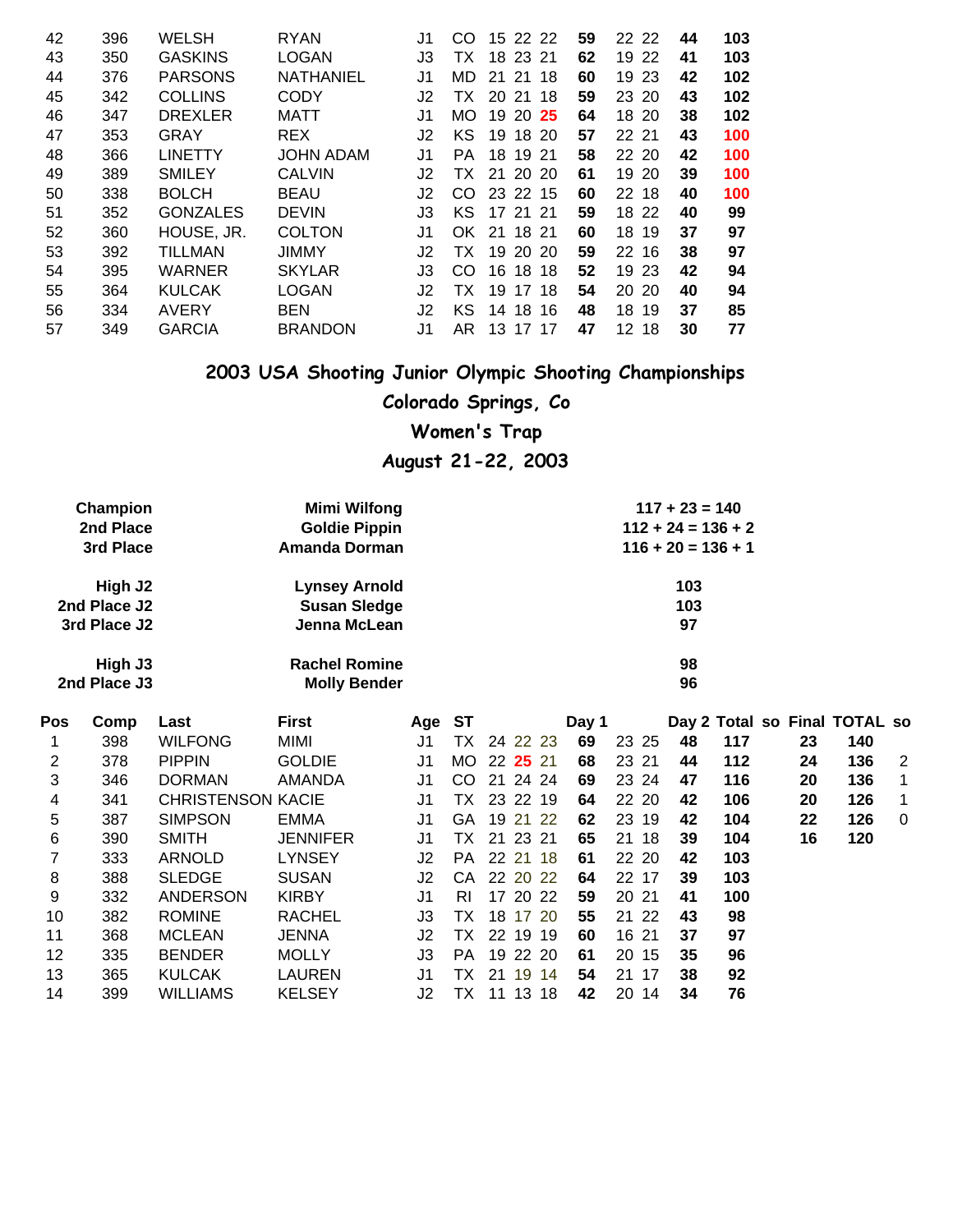## **2003 USA Shooting Junior Olympic Shooting Championships Colorado Springs, Co**

**Men's Skeet**

**August 15-16, 2003**

| <b>Champion Brazos Lackey</b>  | $122 + 25 = 147$ |
|--------------------------------|------------------|
| 2nd Place Hyato Tukakosi       | $116 + 25 = 141$ |
| 3rd Place Kent Vail            | $117 + 22 = 139$ |
| High J2 Jesse Musser           | 115              |
| 2nd Place J2 Mark Muzyka       | 115              |
| 3rd Place J2 Nico Tarantini    | 115              |
| <b>High J3 Vincent Hancock</b> | 113              |
| 2nd Place J3 Hayden Wise       | 108              |
| 3rd Place J3 Logan Gaskins     | 105              |
|                                |                  |

|                | Pos Comp Last |                   | <b>First</b>   | <b>ST</b> | Age            |    |    |    | Day 1 |    |    |    |     |   |    |                  | Day 2 Total so Final so TOTAL |
|----------------|---------------|-------------------|----------------|-----------|----------------|----|----|----|-------|----|----|----|-----|---|----|------------------|-------------------------------|
| 1              | 430           | <b>LACKEY</b>     | <b>BRAZOS</b>  | <b>TX</b> | J <sub>1</sub> | 24 | 25 | 25 | 74    | 24 | 24 | 48 | 122 |   | 25 |                  | 147                           |
| $\overline{2}$ | 440           | <b>TUKAKOSI</b>   | <b>HYATO</b>   | CA        | J <sub>1</sub> | 24 | 25 | 22 | 71    | 23 | 22 | 45 | 116 |   | 25 |                  | 141                           |
| 3              | 441           | <b>VAIL</b>       | <b>KENT</b>    | CA        | J <sub>1</sub> | 24 | 21 | 24 | 69    | 25 | 23 | 48 | 117 |   | 22 | $\boldsymbol{2}$ | 139                           |
| 4              | 439           | <b>TARANTINI</b>  | <b>NICO</b>    | <b>NY</b> | J2             | 23 | 24 | 22 | 69    | 24 | 22 | 46 | 115 | 6 | 24 | 1                | 139                           |
| 5              | 423           | <b>HICKS</b>      | <b>RICHARD</b> | <b>TX</b> | J <sub>1</sub> | 22 | 22 | 24 | 68    | 24 | 23 | 47 | 115 | 6 | 23 |                  | 138                           |
| 6              | 435           | <b>MUZYKA</b>     | <b>MARK</b>    | MA        | J2             | 24 | 22 | 22 | 68    | 23 | 24 | 47 | 115 | 6 | 21 |                  | 136                           |
| 7              | 434           | <b>MUSSER</b>     | <b>JESSE</b>   | <b>TX</b> | J2             | 23 | 22 | 23 | 68    | 22 | 25 | 47 | 115 | 5 |    |                  |                               |
| 8              | 412           | <b>DEAUMAN</b>    | <b>BRAD</b>    | <b>TX</b> | J <sub>1</sub> | 23 | 25 | 22 | 70    | 25 | 20 | 45 | 115 | 1 |    |                  |                               |
| 9              | 417           | <b>FRASURE</b>    | <b>KYLE</b>    | CA        | J2             | 23 | 23 | 20 | 66    | 24 | 24 | 48 | 114 |   |    |                  |                               |
| 10             | 420           | <b>HANCOCK</b>    | <b>VINCENT</b> | GA        | J3             | 24 | 22 | 25 | 71    | 21 | 21 | 42 | 113 |   |    |                  |                               |
| 11             | 418           | <b>GOUGLER</b>    | J.P.           | <b>TX</b> | J2             | 22 | 24 | 22 | 68    | 21 | 21 | 42 | 110 |   |    |                  |                               |
| 12             | 428           | <b>KENSINGER</b>  | <b>TROY</b>    | <b>TX</b> | J2             | 24 | 22 | 23 | 69    | 22 | 19 | 41 | 110 |   |    |                  |                               |
| 13             | 429           | <b>KOLB</b>       | <b>KEVIN</b>   | <b>TX</b> | J2             | 22 | 21 | 19 | 62    | 23 | 24 | 47 | 109 |   |    |                  |                               |
| 14             | 425           | <b>HUFF</b>       | <b>WILL</b>    | <b>TX</b> | J2             | 23 | 18 | 24 | 65    | 20 | 24 | 44 | 109 |   |    |                  |                               |
| 15             | 443           | <b>WISE</b>       | <b>HAYDEN</b>  | <b>TX</b> | J3             | 23 | 25 | 21 | 69    | 21 | 18 | 39 | 108 |   |    |                  |                               |
| 16             | 444           | <b>WISE</b>       | <b>HUNTER</b>  | <b>TX</b> | J2             | 22 | 19 | 23 | 64    | 23 | 20 | 43 | 107 |   |    |                  |                               |
| 17             | 421           | <b>HAND</b>       | <b>BRIAN</b>   | <b>TX</b> | J2             | 21 | 23 | 18 | 62    | 23 | 21 | 44 | 106 |   |    |                  |                               |
| 18             | 416           | <b>EIDE</b>       | <b>JON</b>     | <b>TX</b> | J <sub>1</sub> | 19 | 22 | 21 | 62    | 22 | 21 | 43 | 105 |   |    |                  |                               |
| 19             | 437           | <b>SCHUTZIUS</b>  | MARK D. II     | <b>AR</b> | J2             | 22 | 20 | 22 | 64    | 20 | 21 | 41 | 105 |   |    |                  |                               |
| 20             | 350           | <b>GASKINS</b>    | <b>LOGAN</b>   | <b>TX</b> | J3             | 22 | 24 | 19 | 65    | 20 | 20 | 40 | 105 |   |    |                  |                               |
| 21             | 413           | <b>DRAKE</b>      | <b>CONNOR</b>  | <b>TX</b> | J3             | 20 | 21 | 16 | 57    | 23 | 24 | 47 | 104 |   |    |                  |                               |
| 22             | 431           | <b>LERO II</b>    | <b>EDWARD</b>  | <b>TX</b> | J2             | 20 | 23 | 19 | 62    | 18 | 21 | 39 | 101 |   |    |                  |                               |
| 23             | 442           | <b>WEEKS</b>      | <b>BRANDON</b> | GA        | J <sub>1</sub> | 19 | 23 | 18 | 60    | 22 | 19 | 41 | 101 |   |    |                  |                               |
| 24             | 419           | <b>HANCOCK</b>    | <b>GRANT</b>   | CA        | J2             | 19 | 22 | 20 | 61    | 20 | 19 | 39 | 100 |   |    |                  |                               |
| 25             | 414           | <b>DUNBAR</b>     | <b>NOLAN</b>   | CA        | J <sub>2</sub> | 19 | 20 | 20 | 59    | 18 | 20 | 38 | 97  |   |    |                  |                               |
| 26             | 433           | <b>MURPHREE</b>   | <b>MICHAEL</b> | <b>TX</b> | J <sub>2</sub> | 20 | 21 | 20 | 61    | 17 | 17 | 34 | 95  |   |    |                  |                               |
| 27             | 432           | <b>MARBUTT</b>    | <b>CASEY</b>   | GA        | J2             | 24 | 21 | 17 | 62    | 18 | 15 | 33 | 95  |   |    |                  |                               |
| 28             | 424           | <b>HOOPER</b>     | <b>SCOTT</b>   | <b>TX</b> | J <sub>1</sub> | 13 | 22 | 20 | 55    | 20 | 18 | 38 | 93  |   |    |                  |                               |
| 29             | 405           | ALEXANDER SEAN    |                | FL.       | J3             | 19 | 19 | 17 | 55    | 20 | 18 | 38 | 93  |   |    |                  |                               |
| 30             | 426           | <b>HUGHES</b>     | <b>PAYNE</b>   | GA        | J3             | 19 | 17 | 15 | 51    | 19 | 18 | 37 | 88  |   |    |                  |                               |
| 31             | 408           | <b>BOZARD</b>     | <b>BO</b>      | <b>FL</b> | J <sub>2</sub> | 18 | 18 | 21 | 57    | 14 | 17 | 31 | 88  |   |    |                  |                               |
| 32             | 410           | <b>COPPEDGE</b>   | <b>LEVI</b>    | <b>TX</b> | J3             | 21 | 16 | 19 | 56    | 19 | 13 | 32 | 88  |   |    |                  |                               |
| 33             | 438           | SCHUTZIUS MATTHEW |                | <b>AR</b> | J3             | 16 | 15 | 19 | 50    | 20 | 16 | 36 | 86  |   |    |                  |                               |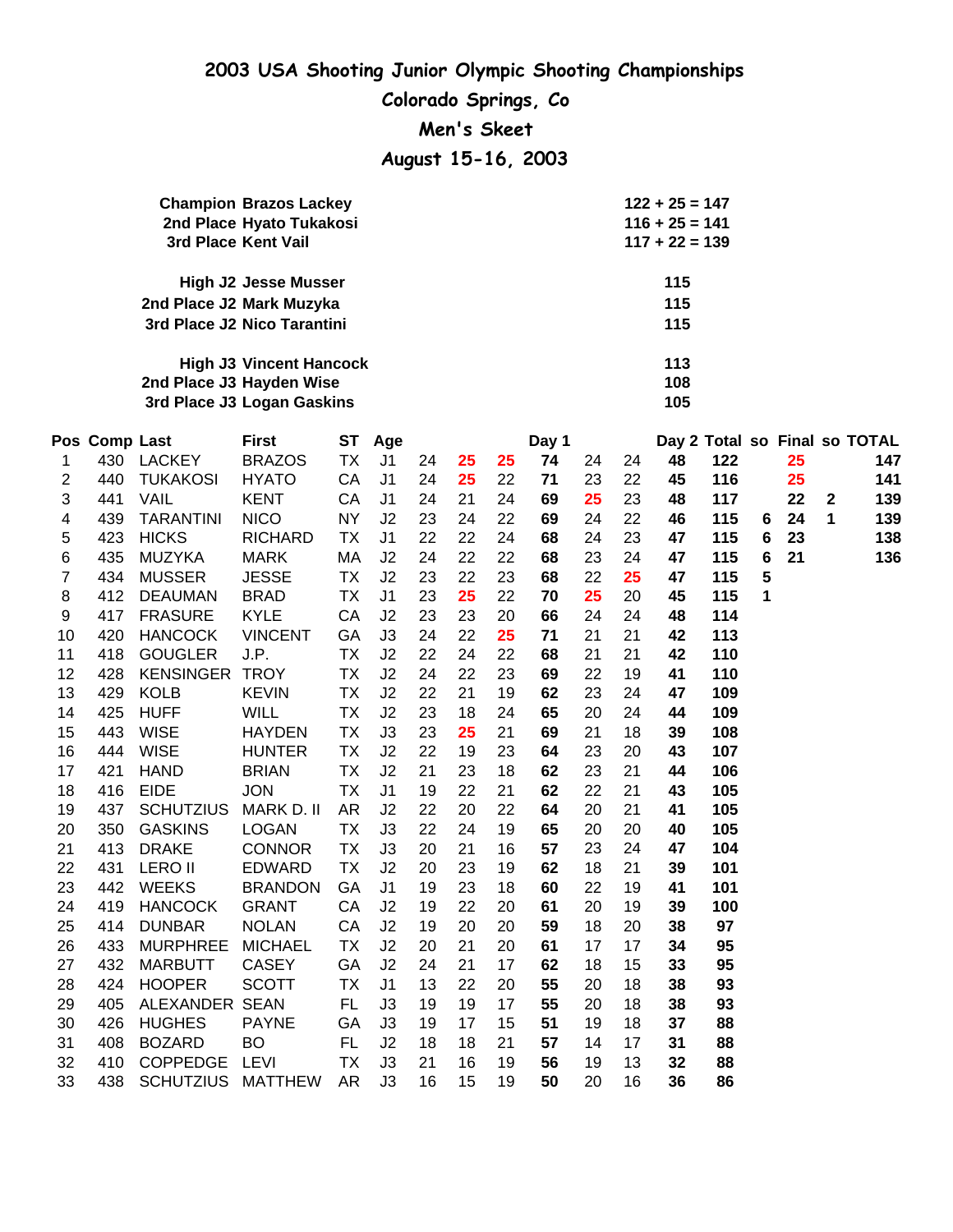## **2003 USA Shooting Junior Olympic Shooting Championships Colorado Springs, Co Women's Skeet**

**August 15-16, 2003**

|   |               |                             | <b>Champion Haley Dunn</b>  |    |                |    |    |    |       |    |    | $115 + 24 = 139$ |     |    |                               |
|---|---------------|-----------------------------|-----------------------------|----|----------------|----|----|----|-------|----|----|------------------|-----|----|-------------------------------|
|   |               |                             | 2nd Place Nivea Jones       |    |                |    |    |    |       |    |    | $110 + 25 = 135$ |     |    |                               |
|   |               |                             | 3rd Place Leigh Ann Crozier |    |                |    |    |    |       |    |    | $109 + 23 = 132$ |     |    |                               |
|   |               |                             | <b>High J2 Emily Blount</b> |    |                |    |    |    |       |    |    | 85               |     |    |                               |
|   |               | 2nd Place J2 Kara Hellard   |                             |    |                |    |    |    |       |    |    | 79               |     |    |                               |
|   |               | 3rd Place J2 Jennifer Bandy |                             |    |                |    |    |    |       |    |    | 73               |     |    |                               |
|   |               |                             | High J3 Ali Chiang          |    |                |    |    |    |       |    |    | 104              |     |    |                               |
|   | Pos Comp Last |                             | First                       | ST | Age            |    |    |    | Day 1 |    |    |                  |     |    | Day 2 Total so Final so TOTAL |
|   | 415           | <b>DUNN</b>                 | <b>HALEY</b>                | ΙA | J <sub>1</sub> | 21 | 23 | 24 | 68    | 24 | 23 | 47               | 115 | 24 | 139                           |
| 2 | 427           | JONES                       | <b>NIVEA</b>                | ТX | J <sub>1</sub> | 21 | 21 | 23 | 65    | 22 | 23 | 45               | 110 | 25 | 135                           |
| 3 | 411           | <b>CROZIER</b>              | <b>LEIGH ANN</b>            | GA | J1             | 24 | 20 | 21 | 65    | 22 | 22 | 44               | 109 | 23 | 132                           |
| 4 | 409           | <b>CHIANG</b>               | ALI                         | CA | J3             | 22 | 21 | 22 | 65    | 20 | 19 | 39               | 104 | 21 | 125                           |
| 5 | 407           | <b>BLOUNT</b>               | <b>EMILY</b>                | AΖ | J <sub>2</sub> | 19 | 15 | 16 | 50    | 19 | 16 | 35               | 85  | 20 | 105                           |
|   |               | <b>RIGGS</b>                |                             |    | J <sub>1</sub> | 13 | 18 | 18 | 49    | 15 | 19 | 34               | 83  | 21 | 104                           |
| 6 | 436           |                             | <b>JAMIE</b>                | ΤN |                |    |    |    |       |    |    |                  |     |    |                               |
| 7 | 422           | <b>HELLARD</b>              | <b>KARA</b>                 | ТX | J2             | 19 | 13 | 12 | 44    | 16 | 19 | 35               | 79  |    |                               |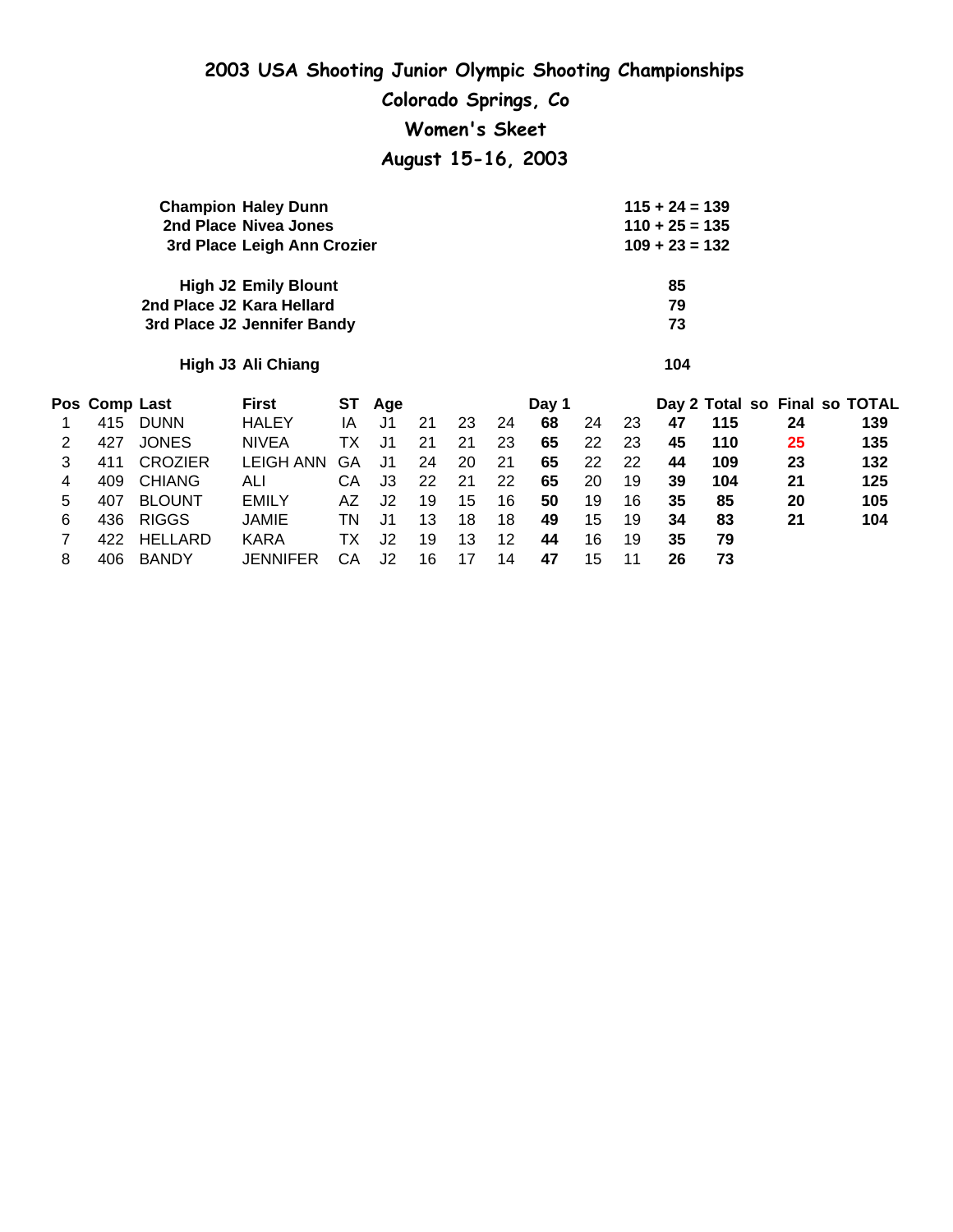**Colorado Springs, Co**

**Men's Double Trap**

**August 23, 2003**

|                | Champion<br>2nd Place<br>3rd Place      | <b>Josh Richmond</b><br><b>Corey Sidorek</b><br><b>John Mullins</b> |                                                                      |           |                |                      | $139 + 45 = 184$<br>$139 + 40 = 179$<br>$133 + 41 = 174$ |        |          |                                |              |
|----------------|-----------------------------------------|---------------------------------------------------------------------|----------------------------------------------------------------------|-----------|----------------|----------------------|----------------------------------------------------------|--------|----------|--------------------------------|--------------|
|                | High J2<br>2nd Place J2<br>3rd Place J2 |                                                                     | <b>Daniel Waite</b><br><b>Robert T. Mears</b><br><b>Greg Patton</b>  |           |                |                      | 131<br>129<br>129 1                                      | -2     |          |                                |              |
|                | High J3<br>2nd Place J3<br>3rd Place J3 |                                                                     | <b>Bryce Gearhart</b><br><b>Kaleb Crutcher</b><br><b>Jay Wingate</b> |           |                |                      | 123<br>116<br>91                                         |        |          |                                |              |
| Pos            | Comp                                    | Last                                                                | <b>First</b>                                                         | <b>ST</b> | Cat            |                      |                                                          |        |          | <b>Total so Final TOTAL so</b> |              |
| 1              | 380                                     | <b>RICHMOND</b>                                                     | <b>JOSH</b>                                                          | PA        | J1             | 48 46 45             | 139                                                      |        | 45       | 184                            |              |
| $\overline{2}$ | 386                                     | <b>SIDOREK</b>                                                      | <b>COREY</b>                                                         | PA        | J2             | 49 43 47             | 139                                                      |        | 40       | 179                            |              |
| 3              | 374                                     | <b>MULLINS</b>                                                      | <b>JOHN</b>                                                          | <b>WA</b> | J2             | 47 38 48             | 133                                                      |        | 41       | 174                            |              |
| 4<br>5         | 370<br>356                              | <b>MEARS</b><br><b>HARRIS</b>                                       | ROBERT T. TX<br><b>MILES</b>                                         | <b>TX</b> | J2<br>J1       | 41 44 44<br>43 42 44 | 129<br>129                                               | 8<br>7 | 44<br>43 | 173<br>172                     | 3            |
| 6              | 394                                     | <b>WAITE</b>                                                        | <b>DANIEL</b>                                                        | OH        | J2             | 43 45 43             | 131                                                      |        | 41       | 172                            | $\mathbf{2}$ |
| $\overline{7}$ | 377                                     | <b>PATTON</b>                                                       | <b>GREG</b>                                                          | PA        | J <sub>2</sub> | 41 44 44             | 129                                                      | 1      |          |                                |              |
| 8              | 330                                     | <b>ALACANO</b>                                                      | <b>CARSON</b>                                                        | <b>OR</b> | J2             | 43 44 41             | 128                                                      |        |          |                                |              |
| 9              | 337                                     | <b>BILLINGS</b>                                                     | <b>MARK</b>                                                          | <b>TX</b> | J <sub>2</sub> | 45 43 40             | 128                                                      |        |          |                                |              |
| 10             | 362                                     | <b>KABUS</b>                                                        | <b>BART</b>                                                          | KS        | J1             | 42 42 43             | 127                                                      |        |          |                                |              |
| 11             | 445                                     | <b>RICH</b>                                                         | <b>DANIEL</b>                                                        | GA        | J2             | 41 44 42             | 127                                                      |        |          |                                |              |
| 12             | 373                                     | MONTGOMERY JAKE                                                     |                                                                      | <b>TX</b> | J <sub>2</sub> | 40 43 43             | 126                                                      |        |          |                                |              |
| 13             | 397                                     | <b>WHEAT</b>                                                        | <b>JON</b>                                                           | <b>TX</b> | J <sub>2</sub> | 43 37 43             | 123                                                      |        |          |                                |              |
| 14             | 366                                     | <b>LINETTY</b>                                                      | JOHN A.                                                              | PA        | J <sub>1</sub> | 41 40 42             | 123                                                      |        |          |                                |              |
| 15             | 351                                     | <b>GEARHART</b>                                                     | <b>BRYCE</b>                                                         | PA        | J3             | 43 40 40             | 123                                                      |        |          |                                |              |
| 16             | 369                                     | <b>MCMILLAN</b>                                                     | <b>MICAH</b>                                                         | GA        | J2             | 38 42 41             | 121                                                      |        |          |                                |              |
| 17             | 396                                     | <b>WELSH</b>                                                        | <b>RYAN</b>                                                          | CO        | J <sub>1</sub> | 42 39 39             | 120                                                      |        |          |                                |              |
| 18             | 358                                     | <b>HELD</b>                                                         | <b>TONY</b>                                                          | <b>TX</b> | J <sub>2</sub> | 37 40 42             | 119                                                      |        |          |                                |              |
| 19             | 391                                     | STUNTEBECK BRYAN                                                    |                                                                      | MN        | J1             | 37 40 42             | 119                                                      |        |          |                                |              |
| 20             | 340                                     | <b>CALLAHAN</b>                                                     | <b>JACOB</b>                                                         | TX        | J <sub>2</sub> | 37 42 40             | 119                                                      |        |          |                                |              |
| 21             | 357                                     | <b>HART</b>                                                         | <b>CASEY</b>                                                         | <b>TX</b> | J1             | 38 40 40             | 118                                                      |        |          |                                |              |
| 22             | 347                                     | <b>DREXLER</b>                                                      | <b>MATT</b>                                                          | <b>MO</b> | J1             | 38 39 40             | 117                                                      |        |          |                                |              |
| 23             | 344                                     | <b>CRUTCHER</b>                                                     | <b>KALEB</b>                                                         | TX        | J3             | 37 37 42             | 116                                                      |        |          |                                |              |
| 24             | 371                                     | <b>MILLER</b>                                                       | J. CODY                                                              | ТX        | J <sub>1</sub> | 38 39 38             | 115                                                      |        |          |                                |              |
| 25             | 375                                     | <b>MURPHREE</b>                                                     | <b>MICHAEL</b>                                                       | <b>TX</b> | J <sub>2</sub> | 44 38 33             | 115                                                      |        |          |                                |              |
| 26<br>27       | 342<br>359                              | <b>COLLINS</b><br><b>HELLARD</b>                                    | <b>CODY</b><br><b>JONATHAN TX</b>                                    | <b>TX</b> | J2<br>J2       | 40 35 38<br>41 37 35 | 113<br>113                                               |        |          |                                |              |
| 28             | 363                                     | <b>KIRKPATRICK</b>                                                  | <b>KYLE</b>                                                          | <b>TX</b> | J2             | 37 35 40             | 112                                                      |        |          |                                |              |
| 29             | 355                                     | <b>HARRIS</b>                                                       | <b>TYLER</b>                                                         | <b>TX</b> | J2             | 34 40 38             | 112                                                      |        |          |                                |              |
| 30             | 367                                     | <b>MCDONALD</b>                                                     | <b>TRENT</b>                                                         | <b>TX</b> | J2             | 40 32 39             | 111                                                      |        |          |                                |              |
| 31             | 360                                     | HOUSE, JR.                                                          | <b>COLTON</b>                                                        | OK        | J <sub>1</sub> | 40 38 33             | 111                                                      |        |          |                                |              |
| 32             | 354                                     | <b>GRIFFING</b>                                                     | <b>VINCENT</b>                                                       | <b>TX</b> | J <sub>2</sub> | 37 31 41             | 109                                                      |        |          |                                |              |
| 33             | 343                                     | <b>COLWELL</b>                                                      | <b>CHASE</b>                                                         | <b>TX</b> | J <sub>1</sub> | 38 34 37             | 109                                                      |        |          |                                |              |
| 34             | 353                                     | <b>GRAY</b>                                                         | <b>REX</b>                                                           | KS        | J2             | 36 39 33             | 108                                                      |        |          |                                |              |
| 35             | 389                                     | <b>SMILEY</b>                                                       | <b>CALVIN</b>                                                        | <b>TX</b> | J2             | 34 34 39             | 107                                                      |        |          |                                |              |
| 36             | 364                                     | <b>KULCAK</b>                                                       | <b>LOGAN</b>                                                         | <b>TX</b> | J2             | 33 35 38             | 106                                                      |        |          |                                |              |
| 37             | 372                                     | <b>MINTER</b>                                                       | <b>CHRIS</b>                                                         | <b>TX</b> | J1             | 34 35 35             | 104                                                      |        |          |                                |              |
| 38             | 376                                     | <b>PARSONS</b>                                                      | NATHANIEL MD                                                         |           | J1             | 31 38 33             | 102                                                      |        |          |                                |              |
| 39             | 400                                     | <b>WILLIAMS</b>                                                     | JOHN C.                                                              | <b>TX</b> | J2             | 30 31 36             | 97                                                       |        |          |                                |              |
| 40             | 392                                     | <b>TILLMAN</b>                                                      | JIMMY                                                                | <b>TX</b> | J2             |                      | 26 34 36 96                                              |        |          |                                |              |